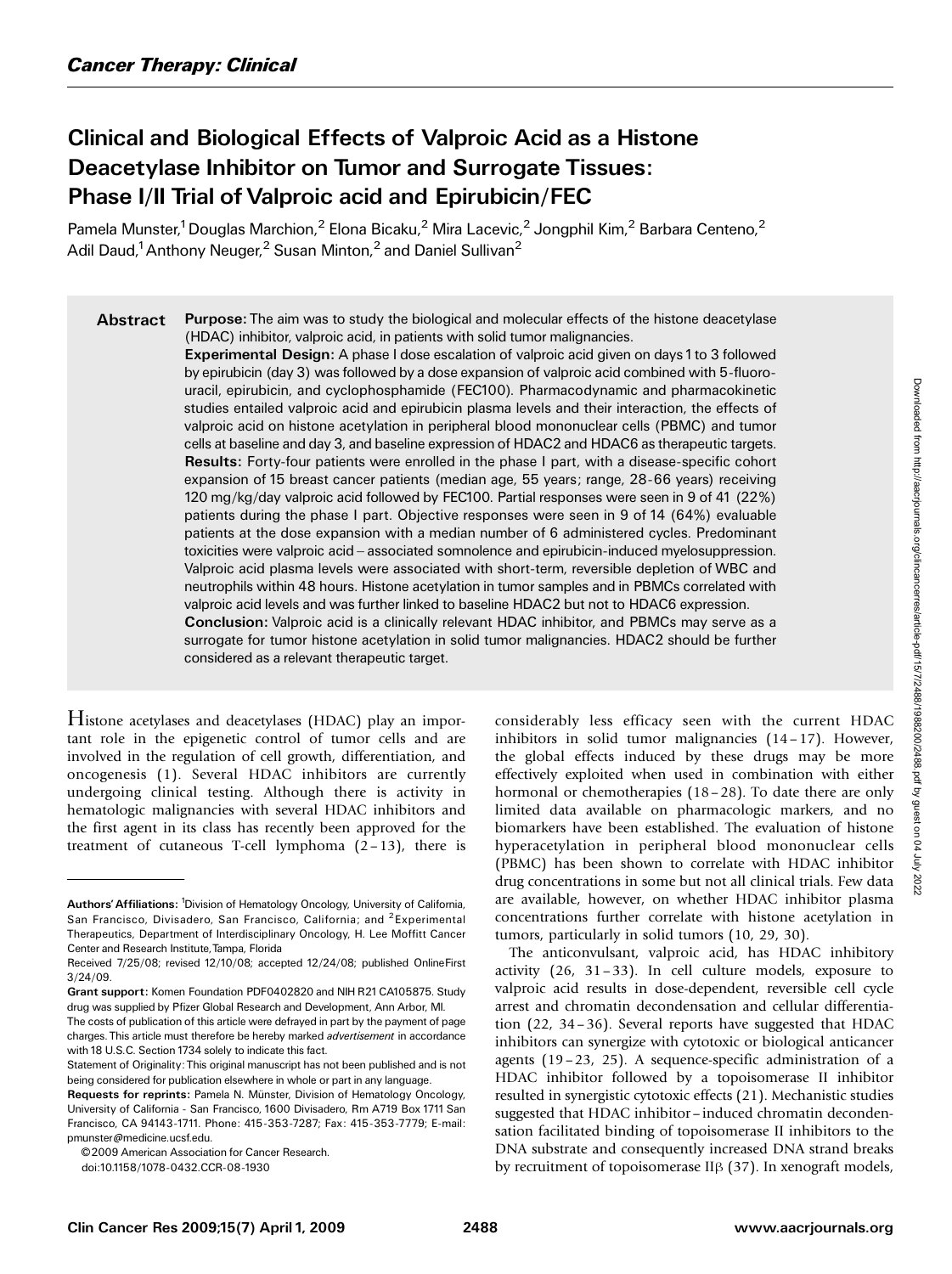## Translational Relevance

Histone deacetylase (HDAC) inhibitors are a novel class of anticancer agents. Preclinical data suggest that HDAC inhibitors sensitize cancer cells to DNA targeting agents. The current study summarizes the pharmacokinetic and pharmacodynamic effects of the HDAC inhibitor, valproic acid, given in combination with epirubicin, and their effects on tumor and surrogate tissues.

This proof-of-principle study suggests that a combination of an HDAC inhibitor and an anthracycline is safe, tolerable, and feasible. The noteworthy antitumor efficacy seen in anthracycline-sensitive as well as in anthracyclineresistant tumors suggests that this combination may have broadapplication. Further studies with valproic acid or more potent HDAC inhibitors may entail a promising strategy to potentiate DNA-damaging agents. Detailed analysis of tumor and surrogate tissues further indicate that HDAC2 may be the relevant therapeutic target in this interaction; hence, HDAC2 may deserve further consideration as a biomarker or selective target.

valproic acid potentiated epirubicin-induced cell death without exacerbating toxicity (38). An earlier report summarized the safety, toxicity, and feasibility of a phase I trial involving valproic acid followed by the anthracycline, epirubicin. Given the efficacy in breast cancer and preclinical data suggesting a potential role of HDAC2 as an important determinant of histone deacetylation, the cohort at the maximally tolerated dose for the combination was expanded for 15 patients with locally advanced or metastatic breast cancer with more extended correlative studies in PBMCs and tumor cells obtained before and after valproic acid administration.

Here, we describe the biological effects of valproic acid on histone acetylation and the relevance of HDAC2 in PBMCs and tumors cells in a clinical trial evaluating HDAC inhibitors to potentiate the effects of epirubicin.

## Patients and Methods

Eligibility. Patients with advanced solid tumor malignancies with Eastern Cooperative Oncology Group performance status of 0 to 2 and adequate organ function (hemoglobin >9.0 g/dL, absolute neutrophil count >1,500 cells/mm<sup>3</sup>, platelets >100,000 cells/mm<sup>3</sup>, normal creatinine and bilirubin levels, and liver enzymes within  $1.5\times$  the upper level of the institutional upper normal range) were eligible. Patients with an ejection fraction of <50%, or long QT-syndrome, ventricular tachycardia, or fibrillation were excluded. Prior anthracycline use was allowed if <300 mg/m<sup>2</sup> doxorubicin or equivalent. For the dose expansion portion of the trial, 15 patients were required to have measurable locally advanced (IIIC) or metastatic (IV) breast cancer. Patients were allowed any number of prior therapies including anthracyclines (<300 mg/m2 doxorubicin or doxorubicin equivalent, e.g.  $1.8 \times$  for epirubicin). The patient had to be willing to undergo a preand post – valproic acid tumor biopsy. The study opened on April 5, 2004, and the last patient was enrolled on May 7, 2007, with the last patient remaining on study until September 14, 2007. Informed consent was obtained from patients in accordance with good clinical practice and federal and institutional guidelines governing registered clinical trials (ClinicalTrials.gov number NCT00246103).

Study treatment. A loading dose of valproic acid (15, 30, 45, 60, 75 90, 100, 120, 140, 160 mg/kg/d) was followed by 5 oral doses in 2 divided doses (7.5, 15, 22.5, 30, 37.5, 45, 50, 60, 70, 80 mg/kg; Depakote, Abbott Laboratories) given every 12 h starting 4 h after the loading dose. Epirubicin (Ellence; Pfizer) was given i.v. on day 3, 4 h after the last valproic acid dose. The dose expansion phase was limited to patients with breast cancer, and the drugs 5-fluorouracil and cyclophosphamide were added to accommodate a more typical breast cancer regimen (FEC100). A -1 dose step down from the maximum tolerated dose was built into the protocol to avoid excessive toxicity upon addition of 5-fluorouracil and cyclophosphamide. Patients in the dose expansion group were treated with a 120 mg/kg/d valproic acid loading dose followed by 60 mg/kg given every 12 h for 5 doses followed by 100 mg/m<sup>2</sup> epirubicin, 500 mg/m<sup>2</sup> cyclophosphamide, and 500 mg/m<sup>2</sup> 5-fluorouracil (FEC100) repeated every 3 wk with a predetermined maximum of seven cycles for anthracycline-naïve patients and four cycles for those with prior adjuvant doxorubicin  $(if < 300$  mg/m<sup>2</sup>) treatment.

Treatment assessment. Baseline safety and toxicity evaluations included a history, physical examination, and complete blood counts with differential, metabolic, hepatic, and renal function assessment at baseline and on days 3, 10, 17, and 21, and then every 3 wk. Other laboratory tests, including pancreatic enzymes or platelet functions, were evaluated as clinically indicated. Disease restaging was done every two cycles (6 wk). Valproic acid effects on blood cells were assessed as a fraction of baseline.

Pharmacokinetics. A 4-h postloading dose and day 3 pre-epirubicin valproic acid samples were obtained in cycles 1 and 4. Blood samples (5 mL) were collected in heparinized tubes, processed within 30 min after collection, and stored at -20°C. Total and free valproic acid levels were measured by commercially available tests (Nichols Institute). Plasma samples were assayed similarly to those previously described to determine epirubicin peak concentrations (39). Plasma samples (0.2 mL) were extracted using 96-well solid phase extraction (C18), reconstituted in mobile phase (0.1% acetic acid-methanol), and separated on a Zorbax SB-C18 column. Epirubicin was then detected by mass spectrometry via selected ion monitoring at m/z 544. Blood samples were drawn at 0, 24, and 48 h after epirubicin infusion and at day 10 of cycle 1.

Histone acetylation and HDAC expression. PBMCs were isolated by Ficoll centrifugation (Ficoll-Paque; GE HealthCare) and then adhered to glass slides using CytoSpin (Shandon) funnels. PBMCs and tumor cells obtained by fine-needle aspiration were fixed with acetic acid-ethyl alcohol (5-95%) for 1 min. Slides were dual stained with antiacetylated histone H3 or H4 (Upstate Biotechnology; polyclonal, 1:200, #06-599 or #06-946) and anti-lamin (BD Biosciences; monoclonal, 1:200), as well as HDAC2 (Upstate Biotechnology) and HDAC6 (Abcam) for 1 h, and developed with antirabbit Alexa-Fluor 546 and antimouse Alexa-Fluor 488 (Molecular Probes) and bisbenzimide (0.5 mg/mL) for 1 h. Images were acquired by confocal microscopy and analyzed as described previously (37, 38). Histone acetylation and HDAC2 and HDAC6 expression were evaluated by Western blot analysis as described previously  $(40)$ . Each lane contained 25  $\mu$ g lysate obtained from baseline PBMC and/or tumor cells with an internal control of  $25 \mu g$ lysate from MCF-7 cells derived from the same source for all Western blots. HDAC2 and HDAC6 expression in PBMC and MCF-7 samples were normalized to lamin (Millipore) expression and depicted relative to HDAC2 and HDAC6 expression in the control MCF-7 cells (set at a relative level of 1000). Histone acetylation was plotted against HDAC2 and HDAC6 expression.

Statistical analyses. Descriptive statistics were used to summarize patient results. Toxicity was graded by CTCAE version 3.0, and objective tumor response was defined by Response Evaluation Criteria in Solid Tumors (RECIST) guidelines as described by Therasse et al. (41). Responses were reviewed by an independent study radiologist. All patients at the dose expansion had to have measurable disease by RECIST criteria.

Objective response rate and its 95% confidence interval were estimated based on exact binomial distributions. The pharmacodynamic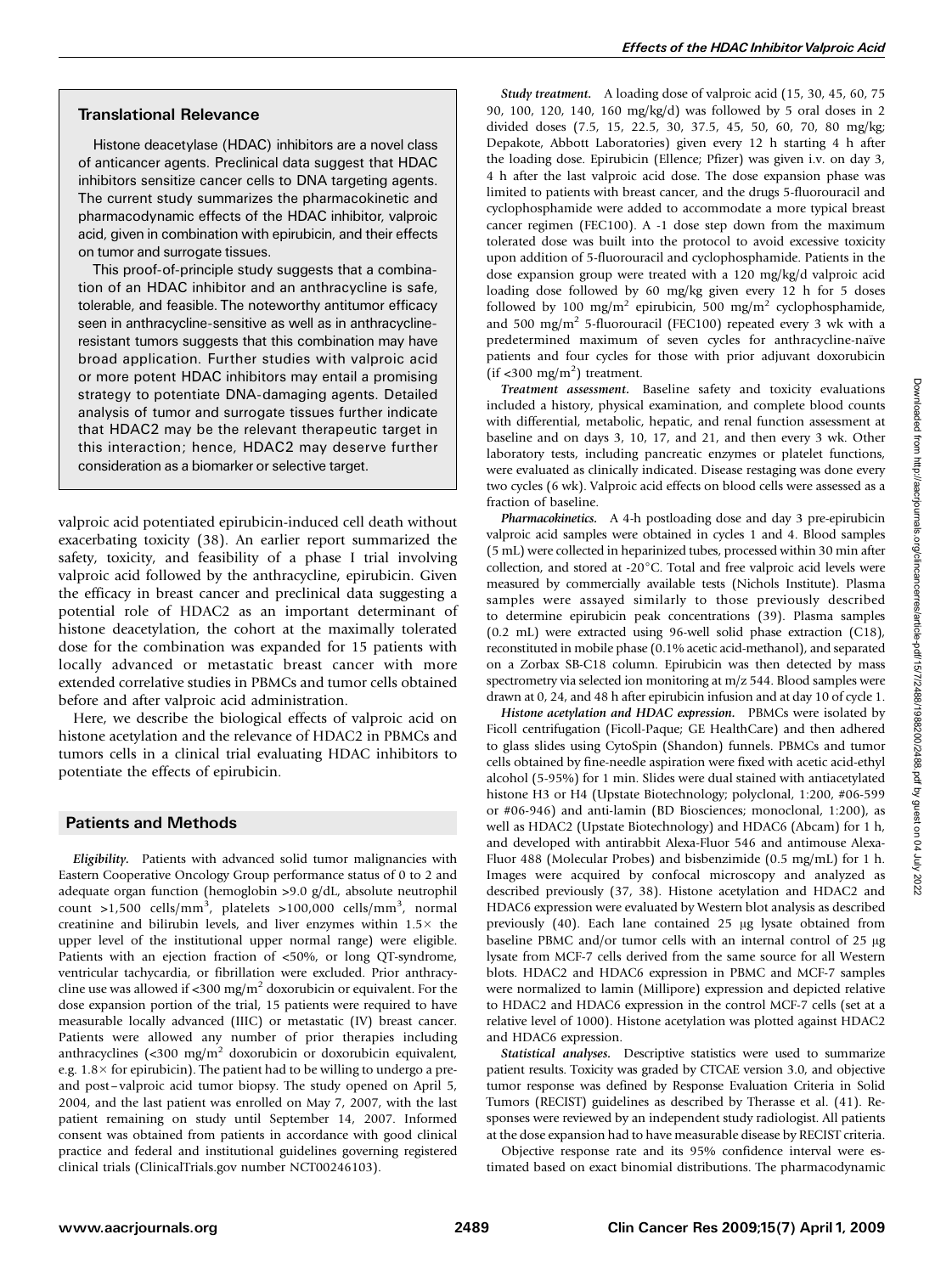effects of valproic acid as a function of valproic acid plasma levels were analyzed using descriptive statistics, including graphical illustrations. Spearman correlation coefficient methods were used to estimate correlation between two variables and to carry out the test of significance of the estimated correlation. No formal comparisons and multiple comparison adjustments were attempted due to the nature of phase I study.

## **Results**

### Patient characteristics, dose delivery, and toxicities

The phase I part of the study enrolled 44 patients with solid tumors who received at least one cycle of therapy (41 evaluable

## Table 1.

for response); the phase II dose expansion enrolled a planned 15 patients with locally advanced (IIIC) or metastatic (IV) breast cancer (14 evaluable for response). One patient received unplanned radiation therapy of the spine for pain control prior to restaging and was withdrawn from assessment; two patients withdrew consent from study after one cycle due to personal reasons in the absence of clinical progression. The inevaluable patient at the dose expansion had a nonstudy related infection on day 3 of cycle 1 and did not receive the chemotherapy regimen; she subsequently withdrew consent. Table 1A and B summarize patient demographics and tumor characteristics. The phase I safety, adverse events, and dose-limiting toxicity

| A. Demographics and Treatment and Responses           | <b>Dose escalation</b> | Dose expansion |
|-------------------------------------------------------|------------------------|----------------|
| No. of patients                                       | 44                     | 15             |
| Evaluable for response                                | 41                     | 14             |
| Median age in y (range)                               | 54 (21-78)             | 58 (28-66)     |
| Gender: Female                                        | 26 (59%)               | 15 (100%)      |
| Eastern Cooperative Oncology Group performance status |                        |                |
| 0                                                     | 24 (55%)               | 1(7%)          |
|                                                       | 20 (45%)               | 14 (93%)       |
| Histology                                             |                        |                |
| Melanoma                                              | 11 (25%)               |                |
| Head and neck                                         | 4(9%)                  |                |
| Small cell lung cancer                                | 4(9%)                  |                |
| Sarcoma/Colon/Gastric                                 | 6(14%)                 |                |
| Prostate                                              | 2(5%)                  |                |
| Other                                                 | 7(16%)                 |                |
| <b>Breast</b>                                         | 10 (23%)               | 15 (100%)      |
| Number of prior systemic therapies                    | $4(0-10)$              | $0(0-5)$       |
| Prior exposure to anthracycline                       | 11 (25%)               | 2(17%)         |
| Responses (%)                                         | 9/41(22%)              | 9/14(64%)      |
| Confidence Intervals                                  | 11%-38%                | 35%-87%        |
| CR/PR:                                                | 0/9                    | 1/8            |
| Stable disease $\geq$ 12 wk                           | 13 (45%)               | 3(15%)         |
| Median number of cycles delivered                     | $4(1-11)$              | $6(1-7)*$      |

#### B. Detailed tumor characteristics treatment and responses for dose expansion

| <b>Patient</b><br>number | <b>Stage</b> | <b>ER status</b> | <b>HER2</b> status | <b>Prior</b><br>doxorubicin | No. of cycles<br>delivered | <b>Best</b><br><b>Response</b> |
|--------------------------|--------------|------------------|--------------------|-----------------------------|----------------------------|--------------------------------|
|                          | IV           |                  | A                  | No                          |                            | <b>PR</b>                      |
| 2                        | IV           |                  | N A                | No                          |                            | SD (NED)                       |
| 3                        | <b>IIIC</b>  |                  | A                  | No                          |                            | <b>PR</b>                      |
| 4                        | IV           |                  | N A                | No                          |                            | <b>NE</b>                      |
| 5                        | IV           |                  | A                  | No                          |                            | <b>PR</b>                      |
| 6                        | IV           |                  | N A                | No                          |                            | <b>PR</b>                      |
|                          | IV           |                  | N A                | No                          |                            | <b>CR</b>                      |
| 8                        | IV           |                  | N A                | Yes                         |                            | POD                            |
| 9                        | <b>IIIC</b>  |                  | A                  | No                          |                            | <b>PR</b>                      |
| 10                       | IV           |                  | A                  | Yes                         |                            | <b>PR</b>                      |
| 11                       | IV           |                  | N A                | No                          | h                          | <b>PR</b>                      |
| 12                       | IV           |                  | N A                | No                          |                            | SD                             |
| 13                       | IV           |                  | N A                | No                          |                            | SD                             |
| 14                       | IV           |                  | N A                | No                          |                            | <b>PR</b>                      |
| 15                       | IV           |                  | N A                | Yes                         |                            | POD                            |
| All                      | IV: $13$     | $ER+$            | A:                 | Yes:                        |                            | CR: 1 (7%)                     |
|                          | IIIC: 2      | $9(60\%)$        | $5(30\%)$          | 3(20%)                      |                            | PR: 8 (57%)                    |
|                          |              | ER-              | NA:                | No:                         |                            | SD: 3 (21%)                    |
|                          |              | $6(40\%)$        | 14 (70%)           | 12 (80%)                    |                            | POD: 2 (14%)                   |

Abbreviations: A, amplified; NA, not amplified; ER, estrogen receptor; HER2, human epidermal growth factor receptor; NED, no evidence of disease; SD, stable disease; PR, partial response; POD, progression; CR, complete response rate.

\*For a maximum of seven cycles.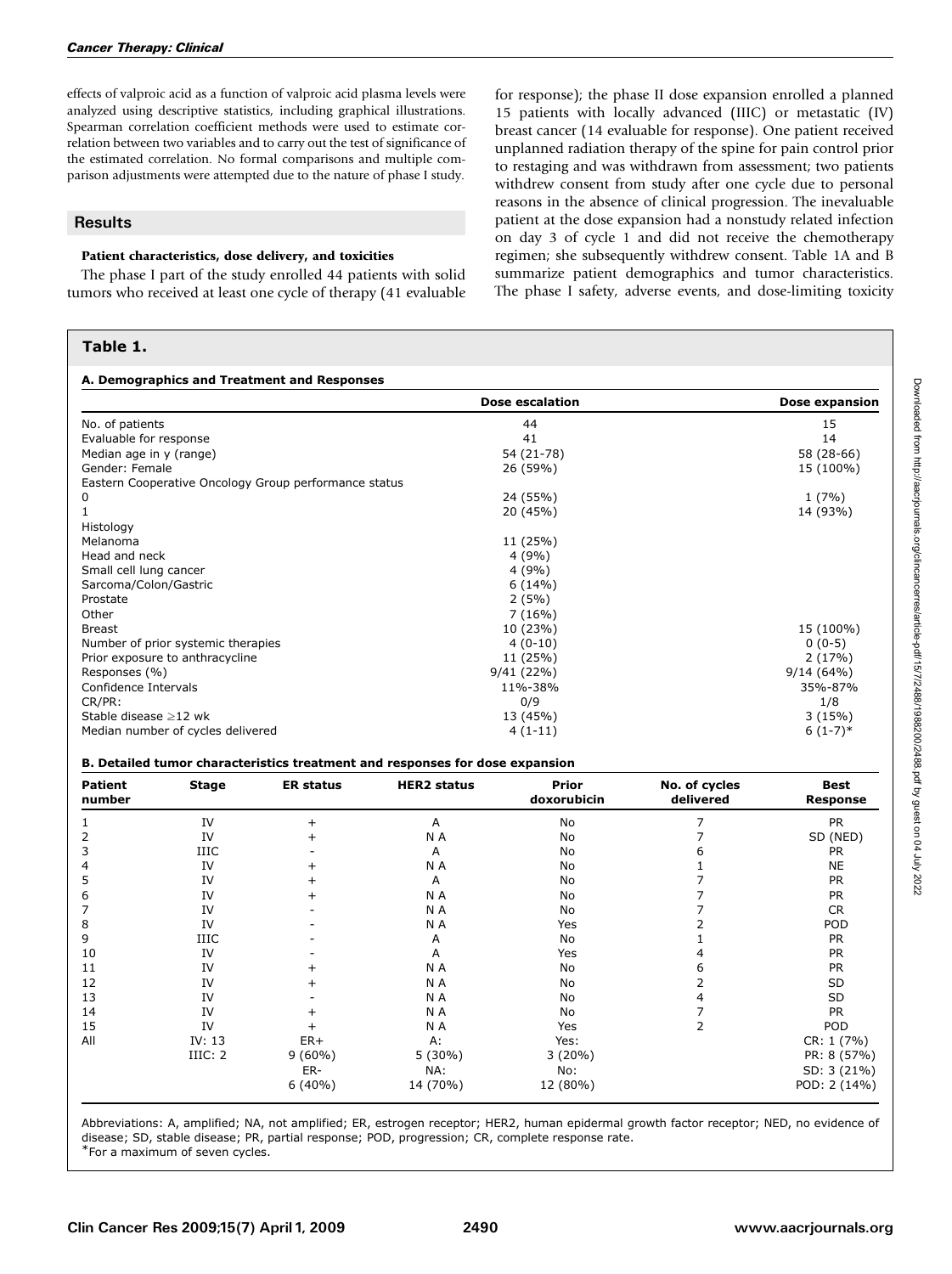

Fig. 1. Waterfall plot of best response separated by tumor histology. Responses measured by RECIST criteria depicted in a Waterfall plot and separated by tumor histologies. Bars reaching the shaded areas depict objective responses.

(DLT) data were reported in detail previously (42). The maximally administered valproic acid dose was reached at 160 mg/kg/day in 2 divided doses  $\times$  5 followed by epirubicin. DLTs included grade III neurovestibular symptoms (somnolence, confusion, hallucinations, hearing loss, dizziness), as well as diarrhea with electrolyte imbalance and myelosuppression.

The maximally tolerated dose was 140 mg/kg/day for valproic acid and epirubicin. For the dose escalation, valproic acid was lowered to 120 mg/kg/day for a planned six patients prior to escalation to 140 mg/kg/day. Although there were no DLTs in the 120 mg/kg valproic acid dose at the dose expansion, this dose was associated with a 20% grade III somnolence in the post-DLT period. Based on responses seen with lower doses of valproic acid and the pharmacokinetic analysis (see below), patients in the dose expansion group were treated with a 120 mg/kg/day valproic acid loading dose followed by 60 mg/kg given every 12 hours for 5 doses followed by FEC100. Whereas a median of 4 cycles was delivered during the dose escalation part, a median of 6 (range, 1-7) of 7 maximal cycles was delivered at the dose expansion (Table 1A and B). Grade III and IV non–dose-limiting treatment-related toxicities included nausea/vomiting (grade III, 3 of 15 patients; 20%), neurovestibular symptoms (grade III, 2 of 15 patients; 13%), grade III/IV neutropenia during any cycle (12 of 15 patients; 80%), grade III thrombocytopenia (1 of 15 patients; 7%), and febrile neutropenia (3 of 15 patients; 20%) in any cycle (median 6). Unlike results reported with long-term administration of valproic acid, no electrolyte imbalances or liver enzyme function changes (>grade I) were seen. Dose adjustments for valproic acid at the dose expansion were required for the loading dose (120 mg/kg) in the post-DLT period for 3 of 15 patients (20%). Two patients had somnolence and one patient was unable to tolerate the excessive number of tablets. The loading dose of 120 mg/kg/ day valproic acid included doses ranging from 6,000 to 14,500 mg (e.g., up to 28 500-mg tablets). The regular valproic acid doses were reduced from 60 to 50 mg/kg (80%) in 2 of 15 patients (13%) with a mean total dose delivery of 95% of expected dosing (Table 1B). The patients requiring dose adjustments all had valproic acid levels  $>200 \text{ µg/mL}$ . A 25% dose reduction for epirubicin was required in 1 of 15 patients (7%) for prolonged neutropenia and fatigue.

#### Antitumor efficacy of the combined treatment

In the dose escalation part of the trial, objective responses were seen in 9 of 41 patients (22%). At dose expansion, 9 of 14 breast cancer patients (64%) showed an objective response. Also, one patient with an inoperable local recurrence was rendered operable after seven cycles, although that patient's tumor did not meet the criteria for response. One patient with a local recurrence and prior anthracycline therapy had a partial response by computed tomography measurements after four cycles, but that patient had no discernible tumor at surgical resection. Figure 1 shows percent changes in tumor size by RECIST criteria by Waterfall plot.

#### Pharmacokinetic results for valproic acid and epirubicin

Because the pharmacokinetic profile of valproic acid is well described and valproic acid in this study was used to potentiate epirubicin, pharmacokinetic sampling was limited to a postloading dose sample and a trough sample on day 3 to reflect the doses over the 48 hours of pretreatment (43). Table 2A and Fig. 2 display pharmacokinetic details for total and free valproic acid on day 3 ( $n = 59$ ). The valproic acid doses and day 3 plasma levels were highly correlated  $(P < 0.0001)$  for both total valproic acid (Fig. 2A) and free valproic acid (Fig. 2B). The  $C_{\text{max}}$  samples were obtained at 4 hours. Given the excessive numbers of pills (up to 29 pills of 500 mg) prescribed at the higher doses, the interpretability of the  $C_{\text{max}}$  was limited (43). The free-to-total valproic acid ratio (Fig. 2B) increased over the dose escalation range with a sharp increase in the 160 versus the 140 mg/kg/day dose to 0.70, which may at least in part contribute to the vastly increased toxicities seen at 160 mg/mg/ day, in which both patients had multiple DLTs, including bone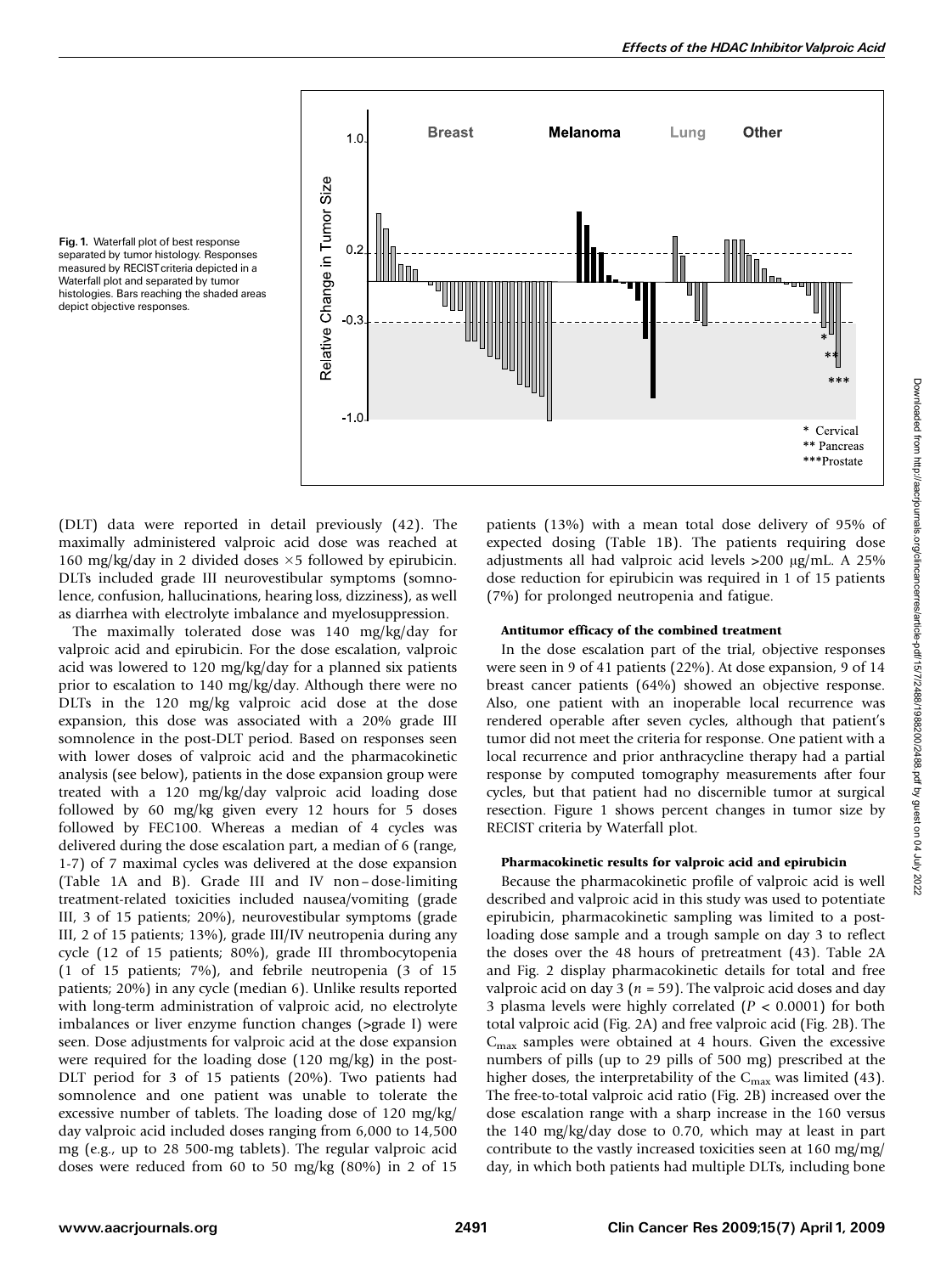| Table 2. Day 3 total and free valproic acid pharmacokinetics |  |
|--------------------------------------------------------------|--|
|--------------------------------------------------------------|--|

| VPA dose level (mg/kg/d)        | n              | Median<br>$(\mu g/mL)$        | Mean<br>$(\mu g/mL)$ | <b>Standard</b><br>deviation | <b>Minimum</b><br>$(\mu g/mL)$ | <b>Maximum</b><br>$(\mu g/mL)$ |
|---------------------------------|----------------|-------------------------------|----------------------|------------------------------|--------------------------------|--------------------------------|
| 15                              | 3              | 78.00                         | 71.67                | 15.50                        | 54                             | 83                             |
| 30                              | 3              | 98.00                         | 91.00                | 27.18                        | 61                             | 114                            |
| 45                              | 3              | 131.00                        | 164.67               | 70.78                        | 117                            | 246                            |
| 60                              | 6              | 141.80                        | 141.42               | 53.06                        | 53                             | 216                            |
| 75                              | 9              | 155.40                        | 145.86               | 28.36                        | 91                             | 180                            |
| 75 oral                         | 3              | 121.00                        | 141.17               | 54.62                        | 100                            | 203                            |
| 90 oral                         | 3              | 155.00                        | 178.00               | 49.67                        | 144                            | 235                            |
| 100 oral                        | 3              | 175.20                        | 181.07               | 32.20                        | 152                            | 216                            |
| 120 oral                        | $3 + 15$       | 220.50                        | 219.43               | 73.57                        | 109                            | 393                            |
| 140 oral                        | 6              | 148.00                        | 168.52               | 53.25                        | 111                            | 241                            |
| 160 oral                        | $\overline{2}$ | 257.70                        | 257.70               | 59.82                        | 215                            | 300                            |
| <b>B. Day 3 free VPA levels</b> |                |                               |                      |                              |                                |                                |
| VPA dose level (mg/kg/d)        | $\mathbf n$    | <b>Median</b><br>$(\mu g/mL)$ | Mean<br>$(\mu g/mL)$ | <b>Standard</b><br>deviation | <b>Minimum</b><br>$(\mu g/mL)$ | <b>Maximum</b><br>$(\mu g/mL)$ |
| 15                              | 3              | 13.50                         | 14.57                | 3.72                         | 12                             | 19                             |
| 30                              | 3              | 19.10                         | 18.80                | 7.16                         | 12                             | 26                             |
| 45                              | 3              | 29.80                         | 32.40                | 19.93                        | 14                             | 54                             |
| 60                              | 6              | 43.15                         | 44.98                | 16.12                        | 21                             | 70                             |
| 75                              | 9              | 61.20                         | 57.29                | 19.94                        | 16                             | 82                             |
| 75 oral                         | 3              | 28.80                         | 47.73                | 34.19                        | 27                             | 87                             |
| 90 oral                         | 3              | 46.60                         | 67.20                | 45.17                        | 36                             | 119                            |
| 100 oral                        | 3              | 77.00                         | 77.27                | 2.61                         | 75                             | 80                             |
| 120 oral                        | $3 + 15$       | 88.85                         | 108.23               | 77.03                        | 26                             | 265                            |
| 140 oral                        | 6              | 51.65                         | 67.37                | 39.83                        | 35                             | 142                            |
|                                 |                |                               |                      |                              |                                |                                |

marrow suppression. The ratios were only weakly associated with age. Epirubicin levels were obtained at a limited sampling rate at the end of infusion and at 24, 48, and 168 hours (5 halflives). Neither valproic acid dose nor plasma level influenced epirubicin peak concentration or its 24-, 48-, and 168-hour plasma levels (Fig. 2C).

#### Pharmacodynamic endpoints

Effect of valproic acid –induced toxicity on WBC, neutrophils, and platelets. We have previously reported that valproic acid had no effect on epirubicin-induced myelosuppression (WBC, hemoglobin, or platelets) or cardiac effects (change in left ventricular ejection fraction; ref. 42). However, valproic acid plasma levels were associated with a dose-dependent depletion of WBC (ratio of day 3 to day 1 cell count;  $P = 0.0017$  for total valproic acid level,  $P = 0.0092$  for free valproic acid level) and absolute neutrophil count ( $P = 0.0048$  for total valproic acid level,  $P = 0.0307$  for free valproic acid level; Fig. 3 A and B). The effects occurred within 48 hours of valproic acid administration and were quickly reversible. In contrast, valproic acid levels had no effects on the decrease in WBC on day 17 ( $P = 0.94$  for total,  $P = 0.44$  for free valproic acid; 14 days after epirubicin infusion), which is the expected WBC nadir induced by epirubicin (Fig. 3C). As described by others, valproic acid was also associated with thrombocytopenia (day 10:day 1 ratio;  $P = 0.001$  for total valproic acid level,  $P = 0.0002$  for free valproic acid level; Fig. 3D). Valproic acid plasma levels had no significant effects on hemoglobin on day 3 ( $P = 0.10$ ), 10  $(P = 0.14)$ , or 17  $(P = 0.62)$ .

Valproic acid –induced histone acetylation. Histone acetylation was evaluated by immunofluorescence in PBMC and compared with tumor samples on days 1 and 3 of cycle 1. Histone acetylation was expressed as change compared with baseline and normalized to the housekeeping gene lamin. This study suggested a significant correlation between histone H4 and H3 acetylation and valproic acid dose (data not shown) as well as valproic acid concentrations (Fig. 4A and data not shown), despite the notable interpatient variability  $(P = 0.0001)$ . Tumor histone acetylation was obtained in 15 patients at the dose expansion phase; however, although there was a trend, there was no statistically significant correlation between H4 and H3 histone acetylation and valproic acid dose or concentrations (Fig. 4B and data not shown).

A comparison of the median increase in H3 and H4 histone acetylation in tumor cells versus the PBMCs derived from the patients treated at the dose expansion cohort suggested a comparable induction of histone acetylation seen in MCF-7 breast cancer cells treated with 2 mmol/L valproic acid (acetyl-H3: tumor: 1.66  $\pm$  0.23-fold versus PBMC: 2.58  $\pm$  0.22-fold versus MCF-7 cells:  $2.20 \pm 0.35$ -fold and acetyl-H4: tumor 2.17  $\pm$  0.44-fold versus PBMC 2.66  $\pm$  0.27-fold versus MCF-7 cells:  $2.04 \pm 0.14$ -fold). The median for day 3 valproic acid concentrations was calculated at 217  $\pm$  37.5  $\mu$ g/mL (1.51 mmol/L; Fig. 4D).

#### Relevance of HDAC enzymes as therapeutic targets

The HDAC inhibitors are divided into different classes by their structure, but more importantly they may distinguish themselves by their differential activity against individual HDAC enzyme targets. In extensive preclinical studies, we have shown that HDAC inhibitor-induced chromatin decondensation, which forms the basis of the proposed synergy (19, 21, 22, 38), is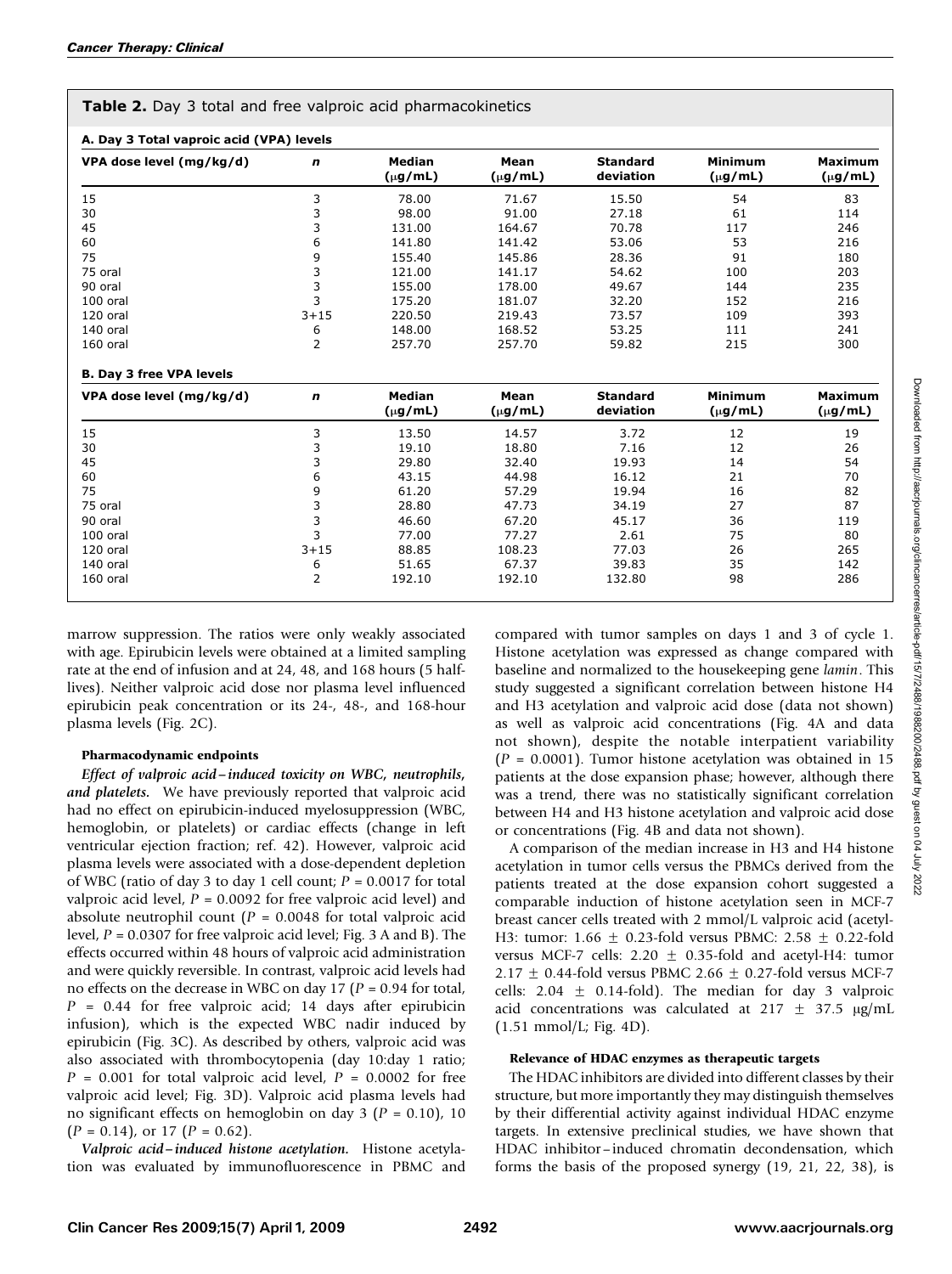plasma concentrations plotted against VPA plasma concentrations. Scatter diagram of  $(A)$  total and  $(B)$  free VPA plasma concentrations for the dose escalation  $($   $\blacklozenge)$ and dose expansion cohorts  $(①)$  plotted against VPA doses (mg/kg/d given in 2 divided doses) and free-to-totalVPA ratios (%). Scatter diagram of epirubicin concentrations  $(C)$  were measured at 0.25 ( $\bullet$ ) at end of infusion, and at 24 ( $\circ$ ), 48 ( $\circ$ ), and 168 hours ( $\bullet$ ) after epirubicin infusion and plotted against VPA plasma concentrations. No interactions between epirubicin and VPA dose or plasma concentrations were observed.

Fig. 2. Scatter diagrams of day 3 free and total vaproic acid (VPA) pharmacokinetics and epirubicin



mainly mediated through the HDAC2 enzyme.<sup>3</sup> HDAC2 is one of the most sensitive targets of valproic acid (33, 44). Although we observed a correlation between valproic acid concentrations and histone acetylation, there was a further strong correlation between HDAC2 expression (relative expression to MCF-7 cells) and histone acetylation ( $P = 0.0063$  for H4 and  $P = 0.0427$  for H3) assessed by Western blot (Fig. 4C and data not shown). We

found no correlation between HDAC6 expression and histone acetylation ( $P = 0.9006$  for HDAC6/H4,  $P = 0.8018$  for HDAC6/H3).

#### **Discussion**

Several HDAC inhibitors are now being tested in cancer patients in trials ranging from early phase I to randomized phase III either as single agents or in combination with <sup>3</sup> Marchion et al. Mol Cancer Ther 2009. In press. **3 Cytotoxic biologic agents** (2, 5, 6, 8 – 14, 16, 30, 42, 45 – 48).

Downloaded from http://aacrjournals.org/clincancerres/article-pdf/15/7/2488/1988200/2488.pdf by guest on 04 July 2022

Downloaded from http://aacrjournals.org/clincances/atticle-pdf/15/7/2488/1988200/2488.pdf by guest on 04 July 2022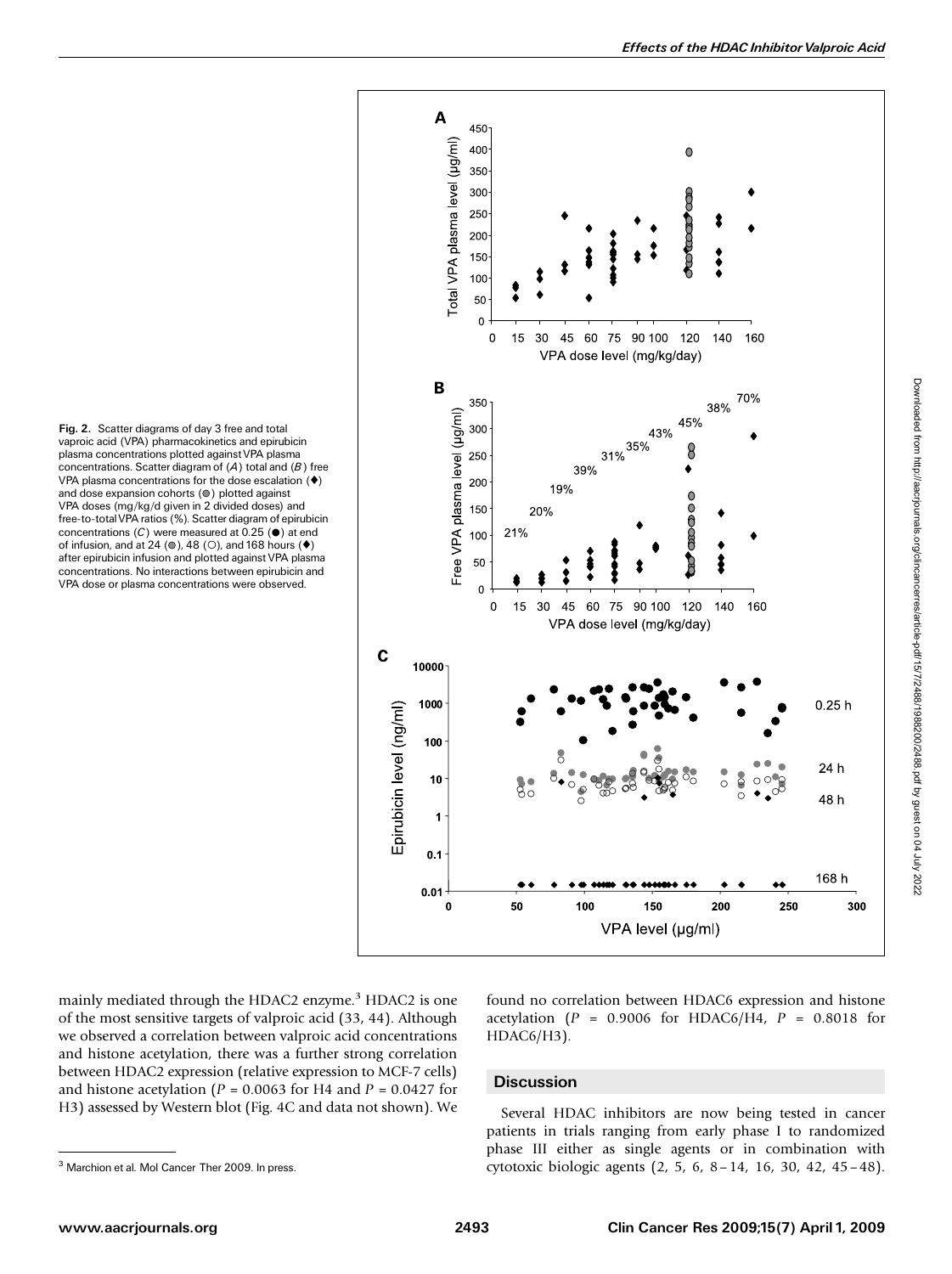However, unlike the activity seen in hematologic malignancies, the single agent activity seems more limited in solid tumors. This trial describes the results of a rationally designed, sequence-specific administration of a HDAC inhibitor followed by an anthracycline based on extensive in vitro and in vivo studies. The chromatin decondensation induced by the HDAC inhibitor facilitates DNA access of the anthracycline and recruits topoisomerase II<sub>B</sub>, thereby potentiating DNA strand breaks and cell death (19 – 22, 37, 49, 50). Preclinical studies further indicated that these occur predominantly in tumor cells (38).

The data presented suggest that combined valproic acid and epirubicin, as well as FEC100, an approved regimen for breast cancer, has an acceptable toxicity profile and antitumor efficacy. At dose expansion, 9 of 14 evaluable patients had an objective response. One patient had a complete clinical response in all target lesions as well as pathologic complete response in the breast and lymph nodes. One patient had a partial response by computed tomography criteria but a pathologic complete response by surgical assessment, and one patient presenting with inoperable chest wall disease was deemed stable by radiologic assessment but was amenable to surgical complete resection after treatment (Table 1B). Despite the promising degree of efficacy, the interpretation of this trial is limited by its small numbers. The efficacy of the combination as primary therapy is currently being further explored in a phase II trial (NCT00437801). It is interesting to note that 8 of the 12 patients with metastatic breast cancer had tumors expressing estrogen receptors. A phase II trial is planned to further delineate the efficacy of the combination involving a new

formulation of valproic acid (pulse enhanced acetylation; TopoTarget) in melanoma.

Despite its low potency compared with other HDAC inhibitors, valproic acid was initially chosen for its extensive safety and toxicity profile. However, much higher than expected doses were tolerated when administered for 48 hours. Between 140 and 160 mg/kg/day valproic acid, there was a drastic decrease in tolerability, with both patients experiencing multiple DLTs. We also noted a much steeper increase in the free valproic acid level (mean 192 versus 67 µg/mL; 286% increase) compared with the total valproic acid level (mean 258 versus 169  $\mu$ g/mL; 153% increase) between the 160 and 140 mg/kg/day dose (Table 2A and B). Furthermore, the ''freeto-total'' ratio of valproic acid increased to 0.7 over the last cohort (Fig. 2B). This may further explain the drastic increase in the toxicities seen at the 160-mg/kg/day dose as the free valproic acid level has been more commonly associated with toxicity (Food and Drug Administration package insert). Epirubicin plasma levels (Fig. 2C) or its toxicity (typically seen as day 14-21 myelosuppression; Fig. 3C and data not shown) was not linked to valproic acid dose or level, and there was no increase in the epirubicin-induced bone marrow suppression related to valproic acid dose (42). Although valproic acid– induced thrombocytopenia is well established, the dose- and plasma level–dependent short-term effects on WBC (Fig. 3A, B, and D) and particularly neutrophils are a new finding and could be a pharmacologic guide in this setting.

The pharmacokinetic profile suggests that sufficient plasma levels could be achieved for histone acetylation. Acetylation of H4 and H3 histones in PBMCs, a surrogate tissue, and in tumor



Fig. 3. VPA effects onWBC, neutrophils (ANC), and platelets. VPA effects on day 3 WBC  $(A)$ , day 3 ANC  $(B)$ , day 17 WBC  $(C)$ , and day 10 platelets  $(D)$  depicted as ratio to baseline. Epirubicin was administered on day 3.VPA plasma levels were associated with a significant decrease in day 3 WBC  $(P = 0.0017)$  and ANC  $(P = 0.0048)$  and day 10 platelet count ( $\vec{P} = 0.0010$ ), but not with the WBC on day 17 ( $P = 0.94$ ).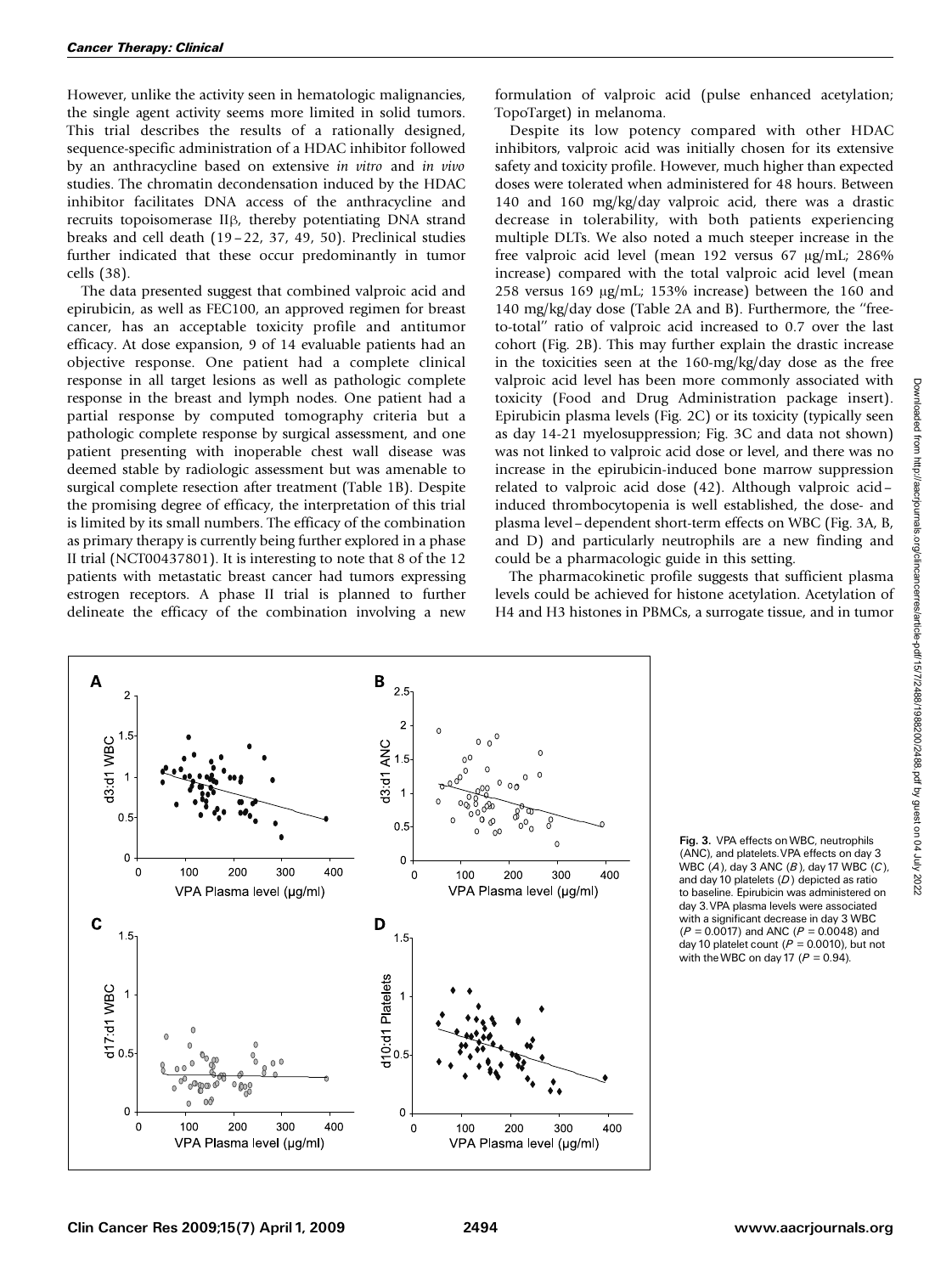Fig. 4. Histone acetylation in PBMC and tumor cells and correlation between HDAC enzyme expression and histone acetylation in PBMC. Scatter plots depicting relative changes on day 3 compared with baseline in H4 histone acetylation by immunofluorescence (A) in PBMC ( $n = 59$ ;  $P = 0.0001$ ; correlation coefficient = 0.484) and (B) in tumor cells ( $n = 15$ ;  $P = 0.292$ ;  $correlation coefficient = 0.291$ ). Scatter plots depicting baseline expression of (C) HDAC2 plotted against  $x$ -fold change in histone H4 acetylation in PBMCs byWestern blot analysis ( $n = 32$ ). Spearman's correlation suggested a significant interaction between HDAC2 and H4 acetylation ( $P = 0.0063$ ; correlation coefficient = 0.496). D, comparison of relative increase (medians) in histone H3 and H4 acetylation (day 3 versus day 0) in the PBMCs and tumor cells from the dose expansion ( $n = 15$ ), and MCF-7 cells treated with VPA (2 mmol/L).



samples increased with the valproic acid dose and was statistically correlated with valproic acid plasma concentrations (Fig. 4A and B and data not shown) in PBMCs. Although a correlation seems to exist between valproic acid level and tumor histone acetylation, this did not reach statistical significance, which at least in part may be explained by the low number of patients. The accompanying correlative studies indicated that, despite the low potency of valproic acid, histone acetylation in surrogate and tumor tissues is attainable and comparable with the changes in histone acetylation seen with valproic acid in breast cancer cell lines (Fig. 4D). Preclinical data suggested that the effects of valproic acid on chromatin remodeling are due to the inhibitory effects on HDAC2 rather than other HDAC enzymes. There was a statistically significant interaction between the HDAC2 expression in PBMCs (Fig. 4C and data not shown) and the degree of histone acetylation, suggesting that the inhibition of HDAC2 may be the most relevant and the testing of its expression should be considered as a biomarker when using HDAC inhibitors in this setting.

## Disclosure of Potential Conflicts of Interest

No potential conflicts of interest were disclosed.

#### References

- 1. Marks P, Rifkind RA, Richon VM, Breslow R, Miller T, Kelly WK. Histone deacetylases and cancer: causes and therapies. Nat Rev Cancer 2001;1:194-202.
- 2. Sandor V, Bakke S, Robey RW, et al. Phase I trial of the histone deacetylase inhibitor, depsipeptide (FR901228, NSC 630176), in patients with refractory neoplasms. Clin Cancer Res 2002;8:718-28.
- 3. Marshall JL, Rizvi N, Kauh J, et al. A phase I trial of depsipeptide (FR901228) in patients with advanced cancer. J ExpTher Oncol 2002;2:325 ^ 32.
- 4. GilbertJ, Baker SD, Bowling MK, et al. A phase I dose escalation and bioavailability study of oral sodium phenylbutyrate in patients with refractory solid tumor malignancies. Clin Cancer Res 2001;7:2292-300.
- 5. O'Connor OA, Heaney ML, Schwartz L, et al. Clinical experience with intravenous and oral formulations of the novel histone deacetylase inhibitor suberoylanilide hydroxamic acid in patients with ad-

vanced hematologic malignancies. J Clin Oncol 2006;24:166 ^ 73.

- 6. Byrd JC, Marcucci G, Parthun MR, et al. A phase 1 and pharmacodynamic study of depsipeptide (FK228) in chronic lymphocytic leukemia and acute myeloid leukemia. Blood 2005;105:  $959 - 67.$
- 7. Bug G, Ritter M, Wassmann B, et al. Clinical trial of valproic acid and all-trans retinoic acid in patients with poor-risk acute myeloid leukemia. Cancer 2005;104:2717 ^ 25.
- 8. Reid T, Valone F, Lipera W, et al. Phase II trial of the histone deacetylase inhibitor pivaloyloxymethyl butyrate (Pivanex, AN-9) in advanced non-small cell lung cancer. Lung Cancer 2004;45:381-6.
- 9. Ryan QC, Headlee D, Acharya M, et al. Phase I and pharmacokinetic study of MS-275, a histone deacetylase inhibitor, in patients with advanced and refractory

solid tumors or lymphoma. J Clin Oncol 2005;23:  $3912 - 22.$ 

- 10. Garcia-Manero G, Assouline S, CortesJ, et al. Phase 1study of the oral isotype specific histone deacetylase inhibitor MGCD0103 in leukemia. Blood 2008;112:  $981 - 9.$
- 11. Garcia-Manero G, Yang H, Bueso-Ramos C, et al. Phase 1study of the histone deacetylase inhibitor vorinostat (suberoylanilide hydroxamic acid [SAHA]) in patients with advanced leukemias and myelodysplastic syndromes. Blood 2008;111:1060-6.
- 12. Giles F, FischerT, Cortes J, et al. A phase I study of intravenous LBH589, a novel cinnamic hydroxamic acidanalogue histone deacetylase inhibitor, in patients with refractory hematologic malignancies. Clin Cancer Res 2006;12:4628-35.
- 13. Gojo I, Jiemjit A, Trepel JB, et al. Phase 1 and pharmacologic study of MS-275, a histone deacetylase